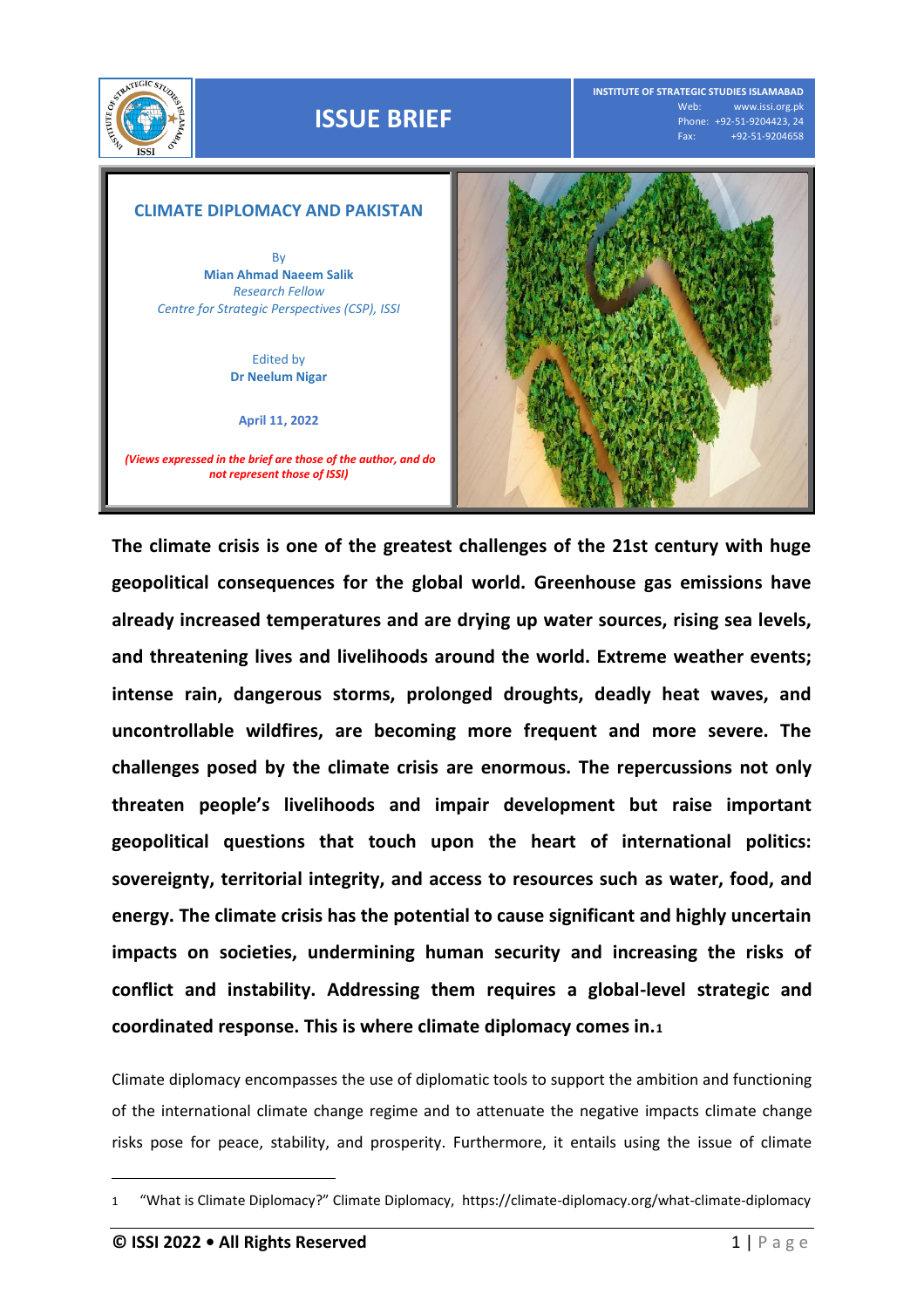change for furthering other foreign policy objectives such as confidence and peacebuilding or strengthening multilateralism. Climate diplomacy also calls for preparing appropriate risk assessment and risk management strategies at a global strategic level. This can be achieved through prioritizing climate action with partners worldwide, in diplomatic dialogues, public diplomacy, and external policy instruments.<sup>2</sup>

Developed nations and their negotiation blocs have long practiced climate diplomacy to shape international negotiations to deliver outcomes that are consistent with their priorities. In contrast, developing country groups, such as the LDCs like Pakistan, have often lacked sufficient capacity to engage actively in climate diplomacy. Consequently, they have had limited influence in shaping negotiations. Countries will always meet challenges and barriers to climate diplomacy and must make all efforts to lift them. Diplomats from developing countries, particularly from LDCs, often struggle to engage effectively in national debates and international negotiations. They may lack the capacity to marshal technical and strategic information or the negotiation skills to influence national and international diplomatic agendas, often because of limited resources and their position in the existing geopolitical landscape. Although building these capabilities seems straightforward on the surface, delivering them requires significant institutional changes to governmental and nongovernmental systems. In many countries including Pakistan climate change is housed in more than one ministry, resulting in conflicting mandates and sporadic policy implementation. Most countries have yet to embed climate change sufficiently into their decision-making machinery to deliver an effective climate diplomacy strategy. This is beyond the capacity of any single organisation, ministry or department, no matter how influential they are.<sup>3</sup>

Pakistan's climate diplomacy needs to construct a development model that considers all its needs, including climate change, that is focussed on adaptation, and encourages responsible engagement from the West on issues like finance and technology. A country's economic gain from technological cooperation for the environment can ensure its sustainable engagement with another country, which can, in turn, have a spillover effect on global engagement. Therefore, if Pakistan can frame its national priorities more accurately and correctly, it can have a more reasonable engagement with the international process in climate change.<sup>4</sup>

 $\overline{a}$ 

<sup>2</sup> Alexander Carius, "Foreign Policy Responses to Climate Change," Climate Diplomacy, 2017, <https://www.adelphi.de/en/publication/climate-diplomacy-foreign-policy-responses-climate-change>

<sup>3</sup> Brianna Craft, "Engaging effectively in climate Diplomacy," IIED, August, 2014, [https://pubs.iied.org/sites/default/files/pdfs/migrate/17246IIED.pdf?](https://pubs.iied.org/sites/default/files/pdfs/migrate/17246IIED.pdf)

<sup>4</sup> Ali Tauqeer Sheikh, "Five takeaways from COP26," Dawn, November 21, 2021, <https://www.dawn.com/news/1659322>